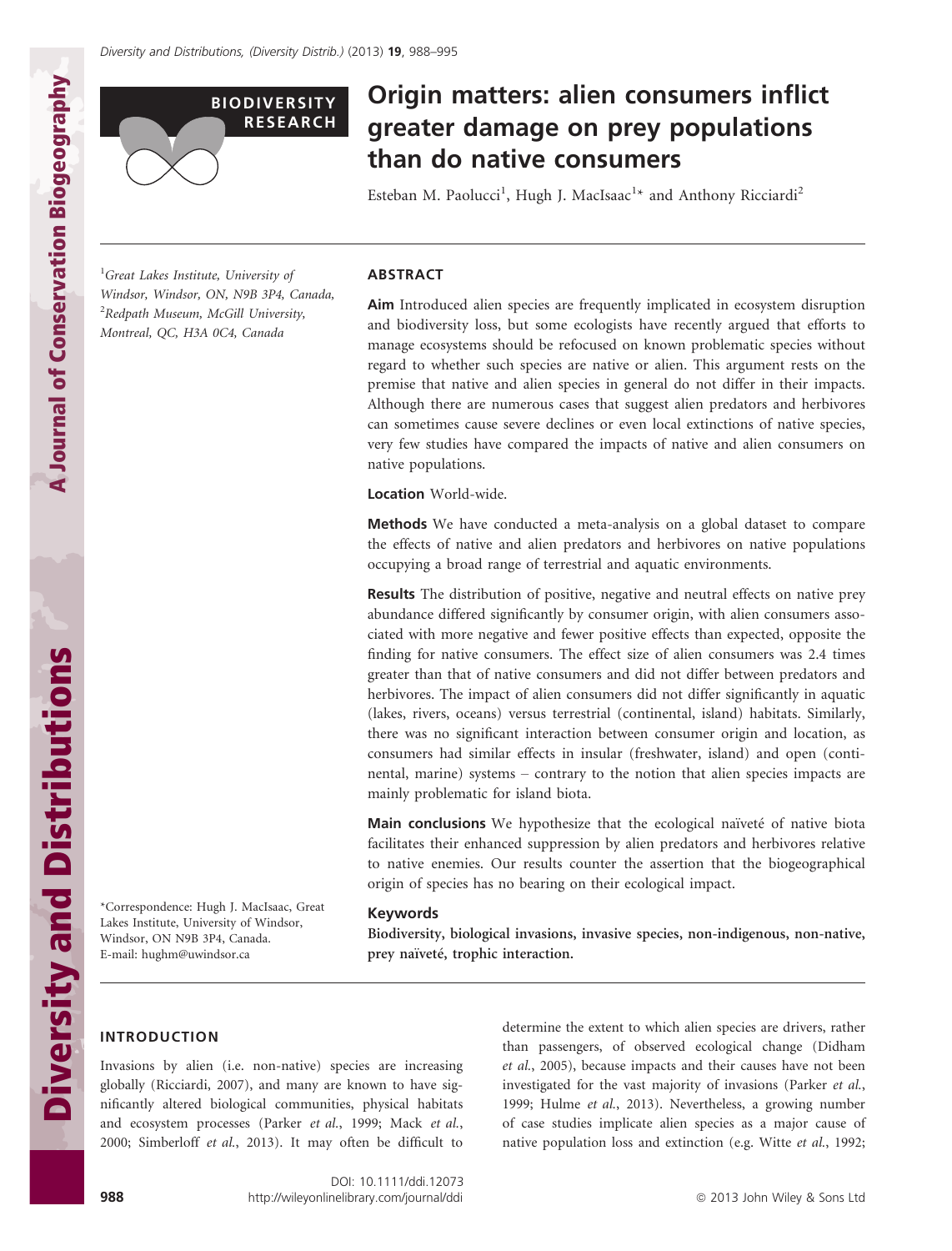Kats & Ferrer, 2003; Clavero & Garcia-Berthou, 2005; Parker et al., 2006; Clavero et al., 2009; Medina et al., 2011). Mechanisms by which alien species contribute to native species decline include predation (Witte et al., 1992; Fritts & Rodda, 1998; Kats & Ferrer, 2003; Blackburn et al., 2004; Dorcas et al., 2012), herbivory (Parker et al., 2006; Spear & Chown, 2009), hybridization (Ayres et al., 2004), competition (Spencer et al., 1991; Ricciardi et al., 1998; Ricciardi, 2004; Baider & Florens, 2011), disease transfer (Wyatt et al., 2008) and physical habitat alteration (Mack et al., 2000). The impacts of these mechanisms appear to be magnified by the lack of evolutionary adaptations in native species to the effects of aliens for which there are no naturally occurring analogues in the invaded system (Short et al., 2002; Ricciardi & Atkinson, 2004; Cox & Lima, 2006). Insular systems, in particular, contain native species that are naïve to the behaviours of a broad range of consumers and thus appear to be disproportionately vulnerable to suppression by alien predators and herbivores (Witte et al., 1992; Fritts & Rodda, 1998; Courchamp et al., 2003; Blackburn et al., 2004; Berglund et al., 2009).

In spite of this evidence, several authors claim that concern over alien species has been exaggerated or misplaced (Gurevitch & Padilla, 2004; Goodenough, 2010; Davis et al., 2011; Schlaepfer et al., 2011a). Moreover, some ecologists have recently argued that efforts to manage ecosystems should be refocused on known problematic species without regard to whether such species are native or alien (Davis et al., 2011). They base this argument on the premise that alien species have no particular propensity to cause ecological damage and are just as likely to confer benefits to ecosystems and the biodiversity they contain (Davis et al., 2011; see also Schlaepfer et al., 2011b). This untested premise may fuel growing calls to consider intentional introductions ('assisted colonization' or 'managed relocation') of species beyond their native range as a strategy for conservation and resource management (Hoegh-Guldberg et al., 2008; Briggs, 2008; Schwartz et al., 2012; but see Ricciardi & Simberloff, 2009).

Parker et al. (2006) determined that native herbivores suppressed non-native plant abundance but not their diversity, whereas non-native herbivores enhanced the abundance and diversity of non-native, but not native, plants. To date, no study has compared the effect sizes of native and alien consumers (encompassing both predators and herbivores, and vertebrate and invertebrate animals) on populations of plant and animal prey. Here, we conducted a global metaanalysis to examine the effects of alien and native predators and herbivores on the abundance of prey populations in terrestrial, freshwater and marine environments. Specifically, we tested the following null hypotheses: (1) alien and native consumers do not differ in their impact (i.e. they have similar effect sizes and are equally likely to exert positive and negative effects) on prey populations across all biomes; and (2) insular (freshwater systems and islands) and 'open' (continental and marine) prey populations are equally suppressed by alien consumers.

#### METHODS

We searched Thomson Reuter's Web of Science for peerreviewed articles published in 2010 and 2011 using the following keywords: introduced species, alien species, nonindigenous species, non-native species, colonizing species or exotic species; we then combined that search with one using the keywords predat\*, herbivore\* or prey. To obtain more studies involving native consumers and native prey, we conducted another search following the same methodology but using the keywords native predator, native herbivore or native prey. The total search yielded 1417 published studies, of which 1355 were discarded as they did not provide quantitative descriptions of consumer impact on native prey populations. The resulting dataset allowed us to study the frequency and magnitude of effects ('effect size') of alien and native consumers on native prey populations. Effect size was measured as a log response ratio  $R = \ln (X_{+pred}/X_{-pred})$ , incorporating population abundance (biomass or numerical density) measured in the presence  $(X_{+pred})$  and absence  $(X_{-pred})$  of a predator or herbivore. Thus, a positive or negative ratio indicates that native prey populations increased or decreased in abundance, respectively, in the presence of the consumer. We recorded positive, negative and neutral effects of alien and native consumers, and used a Chi-square test (in SYSTAT version 12.00.08; Systat Software, Inc., Chicago, IL, USA) to compare the frequency distribution of these categories for all native prey species (184 populations) identified in the studies.

Where studies reported effects on multiple prey, we calculated the mean effect size across all prey species to avoid pseudoreplication. In cases involving multiple species of consumers feeding on the same assemblage (see Appendix S1 and S2 in Supporting Information) and where their individual effects could not be distinguished, a combined effect of these consumers was reported; however, such cases were included only when it was known (or when the study indicated) if all the consumers were either native or non-native. When the individual effects of multiple consumers were examined in the same study, the data were treated as individual records. In cases involving omnivorous consumers (e.g. black rats) feeding directly on plants (or on animals), the data were used in calculations of the overall effect of herbivores (or predators). When data from multiple sampling dates were available for a given experiment or field survey, we used only the final sampling date in the effect size calculation. We included experimental studies with both replicated and unreplicated data, field surveys that were either temporally or spatially replicated, and mesocosm experiments that were conducted in the laboratory or in the field.

We tested for differences in effect size by consumer origin (1) across biomes (freshwater, terrestrial, marine); (2) between insular habitats (lakes, rivers and islands) and 'open' (mainland/marine) habitats; (3) between predators and herbivores; and (4) between experimental studies and field surveys, using either t-tests (with separate variances) or 2-way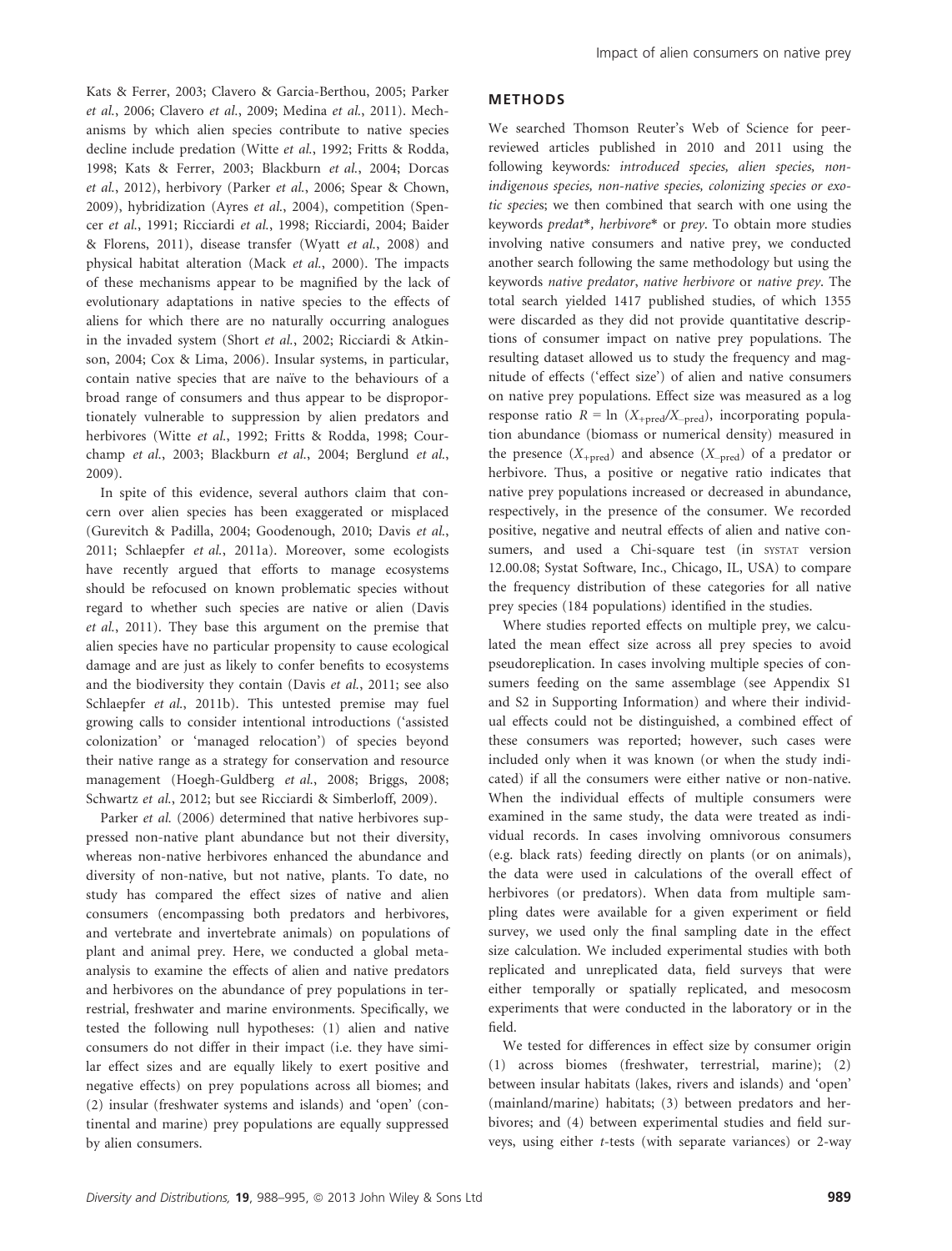ANOVA, as appropriate, with SYSTAT version 12.00.08. We used an unweighted effect size metric in our meta-analysis because many studies did not report sampling variances and sample sizes for the response variables measured. Exclusion of these studies would greatly reduce the sample size of our dataset and possibly introduce biases into our analyses (Englund et al., 1999). Therefore, we used standard parametric statistical tests and acknowledge that our estimated P-values may be less precise, and our tests less powerful, compared with weighted analyses (Gurevitch & Hedges, 1999). However, our approach allowed us to include a greater number of studies and thus likely reduced the probabilities of both type I and type II errors (Lajeunesse & Forbes, 2003).

#### RESULTS

Some studies reported a positive impact of consumers on prey populations; these effects were less likely to be associated with alien consumers as compared with native consumers, whereas negative effects were more commonly observed with alien consumers  $(n = 184; \gamma^2 = 7.76, d.f. = 2,$  $P < 0.03$ ).

Altogether, 73 mean effect sizes were collated from 62 peer-reviewed studies. The overall mean effect of alien consumers was 2.4 times that of native consumers  $(t = -3.15,$ d.f. = 68.7,  $P = 0.002$ ; Fig. 1). There was no significant difference in effect sizes yielded by experimental and field survey data ( $F_{1,69} = 0.04$ ,  $P = 0.835$ ), and so all other analyses were carried out using the combined dataset. Effect sizes did not differ between alien predators and alien herbivores  $(F<sub>1,69</sub> = 0.62, P = 0.436)$ . Contrary to predictions, effect size differences between alien and native consumers did not vary between insular and open systems  $(F<sub>1,69</sub> = 1.07, P = 0.305)$ ,



Figure 1 Mean effect sizes (ln-response ratios) of consumers on native prey populations in different biomes. Bars represent 95% confidence intervals; numbers under each bar are sample sizes. Large positive or negative effect sizes indicate increased or decreased prey abundance, respectively, in the presence of the consumer. Differences between native and alien consumers were significant overall (t-test,  $P < 0.003$ ); effect sizes for native and alien consumers did not differ among biomes (ANOVA,  $P > 0.05$ ).

and alien consumers had a slightly but insignificantly greater effect in aquatic than in terrestrial ecosystems ( $F_{1,69} = 2.54$ ,  $P = 0.115$ ; however, the mean effect of alien consumers in freshwater systems did not differ with those of terrestrial or marine systems ( $F_{2,67} = 0.62$ ,  $P = 0.542$ ; Fig. 1). Interaction terms in the aforementioned ANOVA models were nonsignificant in each case ( $P > 0.05$ ).

#### **DISCUSSION**

#### Significance of predator origin

A fundamental weakness of recent criticisms of invasion ecology (e.g. Davis et al., 2011) is that they ignore evolutionary context – the roles of co-evolution and prey naïveté, that is, lack of predator recognition (and effective antipredator defences and behaviours that would enhance survivorship) as a consequence of isolation from alien predator types. Prey naïveté could be a principal reason for the differential effects of alien and native consumers revealed in our meta-analysis. In contrast to co-evolved consumer–prey interactions, prey naïveté may produce a mismatch in the hunting tactics of a novel predator and in the anti-predatory defences of resident prey, which can result in surplus killing (Short et al., 2002) and increased vulnerability to extinction (Gillespie, 1999; Berglund et al., 2009). Unlike prehistoric species introductions, which were dominated by intraoceanic or intracontinental dispersal, modern invasions resulting from long-distance (e.g. intercontinental) transfers of species are common (Ricciardi & MacIsaac, 2000; Ricciardi, 2007) and have resulted in an increasing frequency of evolutionarily mismatched predator –prey or plant–herbivore combinations. The importance of prey naïveté in determining the outcome of predator-prey interactions is well documented (e.g. Cox & Lima, 2006; Polo-Cavia et al., 2010; Sih et al., 2010), although most studies do not compare prey responses with alien and native predators alike (Kovalenko et al., 2010; but see Parker et al., 2006). Indeed, a shortcoming of our analysis is the relative dearth of studies ( $n = 3$ ) available in which native and alien consumers impacts on native prey were assessed in the same system. Naïveté can also explain enhanced plant vulnerability to alien herbivores (e.g. Parker et al., 2006; Verhoeven et al., 2009; Desurmont et al., 2011; Morrison & Hay, 2011), and there is abundant evidence demonstrating the influence of naïveté on the impacts of alien pathogens and parasites (Martin, 2001; Tompkins et al., 2003; Wyatt et al., 2008). The impacts of naïveté can be severe even for continental biota (Anagnostakis, 1987; Short et al., 2002), as suggested by the greater negative mean effect size of alien ( $R = -0.895$ ) consumers compared with natives ( $R = -0.315$ ) in continental areas.

Gurevitch & Padilla (2004) questioned whether alien species are a major cause of extinction and suggested that they were more often passengers than drivers of biodiversity change (but see Clavero & Garcia-Berthou, 2005). However, even where environmental stressors have previously caused some native population declines, experiments and modelling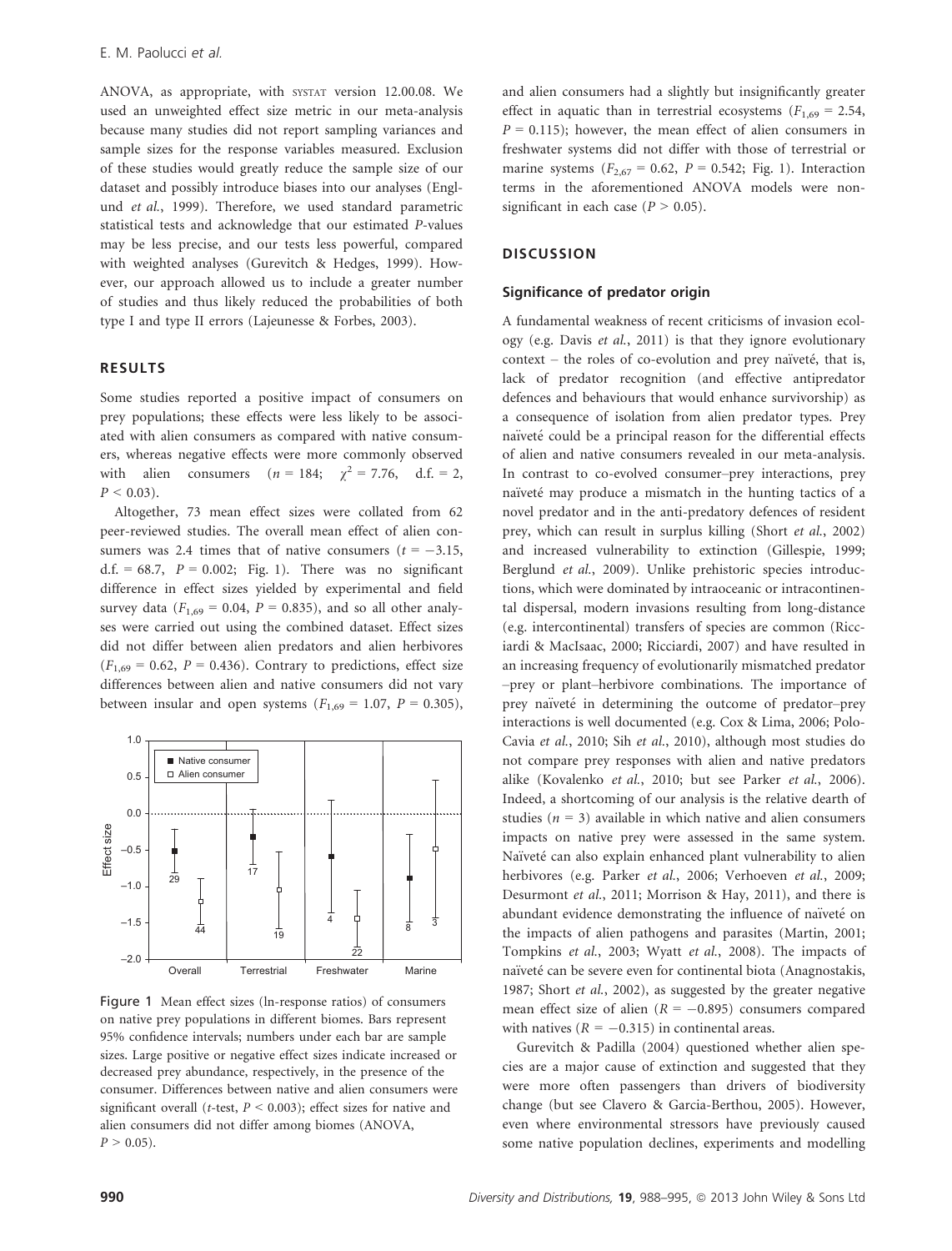studies have shown that alien species can accelerate these declines (Ricciardi et al., 1998; Ricciardi, 2004; Light & Marchetti, 2007; Clavero et al., 2009; Hermoso et al., 2011). When we exclude non-experimental data from our analysis, alien consumers ( $R = -1.018$ ) had a slightly but non-significantly ( $t = -1.67$ ,  $P = 0.103$ ) greater negative effect size than native consumers ( $R = -0.527$ ). In a previous meta-analysis that examined predator–prey interactions among terrestrial vertebrates, Salo et al. (2007) found that alien predators had twice the impact of native predators. They acknowledge that their results may have been influenced by strong impacts recorded in Australia – an isolated region with few large native carnivorous mammals (Short et al., 2002) and which accounted for half of their data records. A pattern remarkably similar to our overall result (Fig. 1) was found by Parker et al. (2006), whereby native and alien herbivores both had negative mean effects on native plants, but those of alien herbivores were stronger. Our analysis considered vertebrate and invertebrate predators and herbivores in terrestrial and aquatic systems world-wide, and our results suggest that the dominant negative impact of alien consumers is more general in scope than previous evidence indicated. Strong impacts can also be extended to non-native plants; in a study of vascular plants in the United States, Simberloff et al. (2012) reported that naturalized non-native species were 40 times more likely to be perceived as invasive pests than were native plants. Collectively, these studies refute the assertion by Davis et al. (2011) that the biogeographical origin of species has no bearing on their impact.

A potential limitation of our analysis might be that the ecological literature is biased towards reporting impacts of alien species whose effects are conspicuous and extreme. However, a similar bias would occur for native predators and herbivores that are studied because they are suspected, or known, to be keystone consumers. We can find no reason why a 'file drawer' problem (sensu Koricheva, 2003; Cassey et al., 2004) of underreporting of non-significant impacts would differ between studies of alien and native consumers. Moreover, we deliberately limited our literature search to 2010 and 2011, because in recent years, ecologists have become more aware of the potential positive effects of alien species and, as such, are perhaps more inclined to conduct studies that addressed these effects. Rather than focus our data collection to particular journals, our search was comprehensive and, therefore, was more likely to include studies in which non-significant results were reported. It is also possible that the differences between alien and native species would have been amplified had our analysis considered additional mechanisms of interaction (e.g. competition, disease transfer, habitat alteration).

A second potential limitation is that, although the diversity of consumers and systems allows us to test for generality, some confounding biases may be created by heterogeneity in the data. For example, vertebrates comprise a larger proportion of alien consumers than native consumers in our dataset (78% vs. 22%, respectively), which could bias our results if vertebrate consumers have stronger impacts than invertebrate consumers (see Parker et al., 2006). In fact, our limited data suggest the opposite, with the mean effect size slightly greater for alien invertebrates  $(R = -1.321)$  than for alien vertebrates ( $R = -1.134$ ). We also note that some of the largest trophic effects observed in aquatic ecosystems are the result of invertebrate consumers (Ricciardi & MacIsaac, 2011). Clearly, there may exist numerous interactions involving combinations of factors (e.g. predator/herbivore, vertebrate/ invertebrate, insular/open, terrestrial/aquatic), and resolving the relative importance of these interactions to changes in prey populations would require a much larger dataset.

# Impacts of alien consumers in insular versus open systems

An unexpected result from our study was that the magnitude of the alien effect did not differ between insular and open (mainland, marine) systems. Insular systems have long been thought to be particularly sensitive to predator addition (Elton, 1958; Ebenhard, 1988), and indeed, there are some dramatic cases of extinctions following such introductions (e.g. Witte et al., 1992; Fritts & Rodda, 1998; but see Simberloff, 1995). Fritts & Rodda (1998) noted that oceanic islands typically have a complex of vulnerabilities that predispose them to being severely disrupted by introduced consumers: (1) prey naïveté (lack of coevolution between predator and prey); (2) anthropogenic disturbance that simultaneously favours the predator and renders prey populations more susceptible to extinction; and (3) the presence of alternative, often co-evolved, prey sources to maintain the predator at high densities as it drives the prey to extinction (hyperpredation). These vulnerabilities are also found in freshwater habitats (Cox & Lima, 2006), which have higher extinction rates than terrestrial mainland habitats (Ricciardi & Rasmussen, 1999) and appear to contain a greater proportion of high-impact alien species than marine systems (Ricciardi & Kipp, 2008). We observed a higher mean effect size of alien consumers on native prey in all aquatic  $(R = -1.322)$  than in all terrestrial ecosystems  $(R = -1.044)$ . Although not significantly different, the mean effect of alien consumers tended to be greater in freshwater  $(R = -1.437)$  than in terrestrial or marine  $(R = -1.044$  and  $R = -0.481$ , respectively) ecosystems. We attribute this result largely to insufficient statistical power owing to small sample sizes. An alternative explanation is that the result reflects the broad novelty of consumers that are being increasingly transferred across large (e.g. intercontinental) spatial scales to both insular and 'open' systems, which, as a consequence, contain biota that are similarly naïve to a growing number of introductions.

# Management implications

If, as our results suggest, alien consumers are more likely to damage native prey populations, then community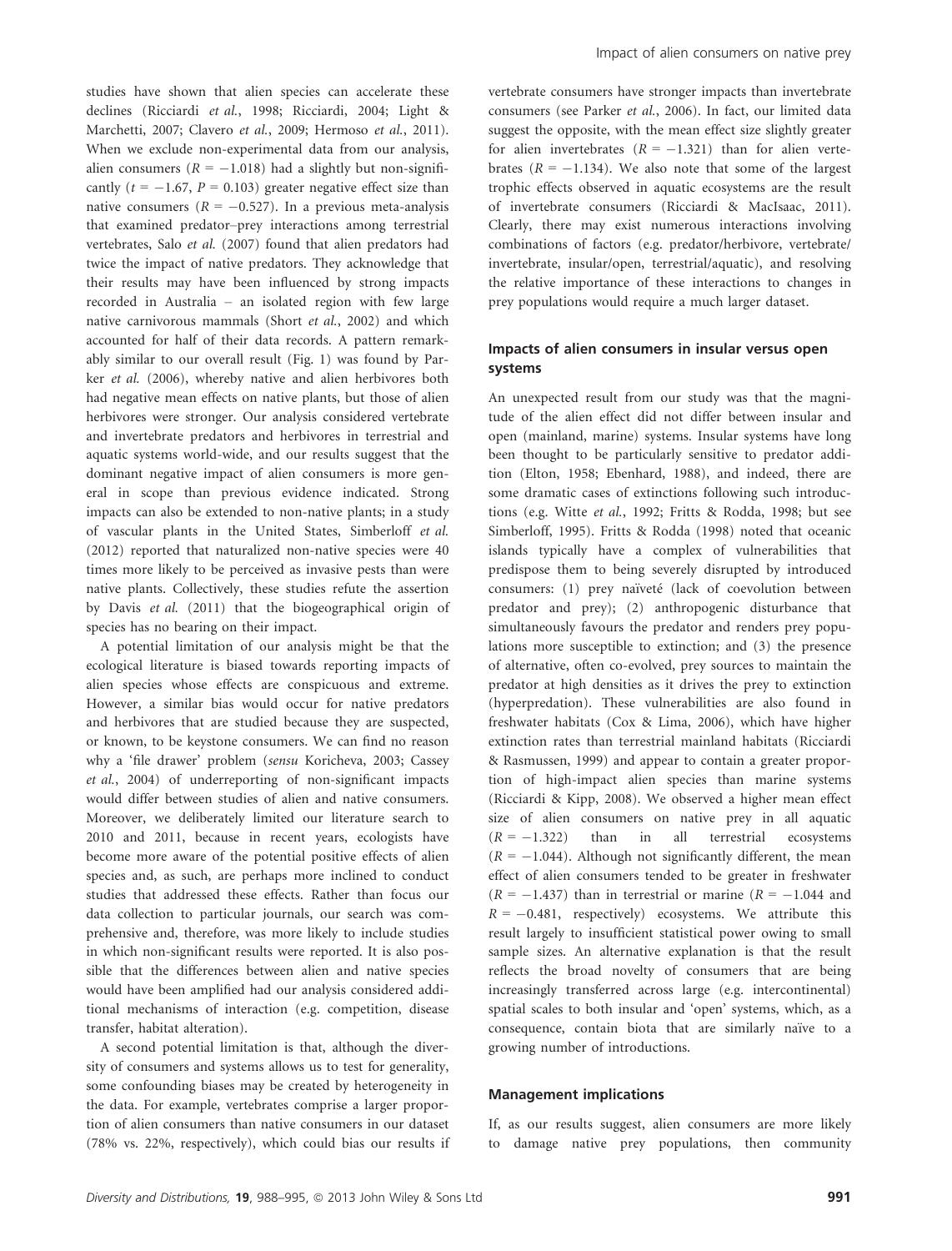assemblages may suffer major changes when native predators are replaced by alien predators, contrary to the notion that alien species can beneficially fill vacancies created by native extinctions (Schlaepfer et al., 2011b). Thus, our study warns against proposals for deliberately introducing threatened predators beyond their native range as a conservation method (e.g. Donlan et al., 2005; Hoegh-Guldberg et al., 2008). The addition of alien consumers may exacerbate local extinction rates of native populations by rendering them more vulnerable to other anthropogenic stressors and to stochastic extinction dynamics (Brook et al., 2008).

The more novel the introduced consumer is to the resident species assemblage, the more severe its interaction with resident species is likely to be (Short et al., 2002; Ricciardi & Atkinson, 2004; Cox & Lima, 2006; Parker et al., 2006). Prey naïveté is arguably a continuous, rather than dichotomous, condition that is altered by degrees of experience, adaptation and natural selection (Cox & Lima, 2006; Mitchell et al., 2010; Parker et al., 2012). As such, alien predatornative prey interactions (and indeed any other type of antagonistic interaction) should evolve to become less severe for the prey. There exists very little data to estimate how long it may take for this integration to occur, but a recent study suggests that for some mammalian carnivores, it is on the order of thousands of years (Carthey & Banks, 2012). We hypothesize that this time period will be inversely proportional to the phylogenetic distance between the consumer and its closest native functional counterpart within the invaded region.

The premise that the biogeographical origin of species be ignored in management (Davis et al., 2011) portends another problem. If strongly interacting alien species are introduced to novel ecosystems, it may well be impossible – and at a minimum, prohibitively expensive – to eradicate or control them by the time severe ecological or economic harm is determined to have occurred (Crooks, 2005; Simberloff et al., 2013). Previous studies have demonstrated the economic value of pre-border screening programmes designed to prevent introduction of alien species (e.g. Leung et al., 2002; Finnoff et al., 2007). Such programmes include openocean ballast water exchange by ships (Bailey et al., 2011) and use of only heat- or chemically treated wood packing materials, that is, dunnage (Haack et al., 2010). These programmes may assist in preventing the introduction of not only alien invasive species known to be associated with a vector, but also any unknown harmful species hitchhiking with them.

## ACKNOWLEDGEMENTS

We thank Dr. E. García-Berthou and two anonymous reviewers for their helpful comments. HJM and AR gratefully acknowledge support from the NSERC Discovery Grant Program and the Canadian Aquatic Invasive Species Network (CAISN).

# **REFERENCES**

- Anagnostakis, S.L. (1987) Chestnut blight the classical problem of an introduced pathogen. Mycologia, 79, 23–37.
- Ayres, D.R., Zaremba, K. & Strong, D.R. (2004) Extinction of a common native species by hybridization with an invasive congener. Weed Technology, 18, 1288–1291.
- Baider, C. & Florens, F.B.V. (2011) Control of invasive alien weeds averts imminent plant extinction. Biological Invasions, 13, 2641–2646.
- Bailey, S.A., Deneau, M.G., Jean, L., Wiley, C.J., Leung, B. & MacIsaac, H.J. (2011) Evaluating efficacy of an environmental policy to prevent biological invasions. Environmental Science and Technology, 45, 2554–2561.
- Berglund, H., Jaremo, J. & Bengtsson, G. (2009) Endemism predicts intrinsic vulnerability to nonindigenous species on islands. American Naturalist, 174, 94–9101.
- Blackburn, T.M., Cassey, P., Duncan, R.P., Evans, K.L. & Gaston, K.J. (2004) Avian extinction and mammalian introductions on oceanic islands. Science, 305, 1955–1958.
- Briggs, J.C. (2008) The North Atlantic Ocean: need for proactive management. Fisheries, 33, 180–185.
- Brook, B.W., Sodhi, N.S. & Bradshaw, C.J.A. (2008) Synergies among extinction drivers under global change. Trends in Ecology and Evolution, 23, 453–460.
- Carthey, A.J.R. & Banks, P.B. (2012) When does an alien become a native species? A vulnerable native mammal recognizes and responds to its long-term alien predator. PLoS ONE, 7, e31804.
- Cassey, P., Ewen, J.G., Blackburn, T.M. & Moller, A.P. (2004) A survey of publication bias within evolutionary ecology. Proceedings of the Royal Society, B, 271, S451– S454.
- Clavero, M. & Garcia-Berthou, E. (2005) Invasive species are a leading cause of animal extinctions. Trends in Ecology and Evolution, 20, 110.
- Clavero, M., Brotons, L., Pons, P. & Sol, D. (2009) Prominent role of invasive species in avian biodiversity loss. Biological Conservation, 142, 2043–2049.
- Courchamp, F., Chapuis, J.-L. & Pascal, M. (2003) Mammal invaders on islands: impact, control and control impact. Biological Reviews of the Cambridge Philosophical Society, 78, 347–383.
- Cox, J.G. & Lima, S.L. (2006) Naiveté and an aquatic-terrestrial dichotomy in the effects of introduced predators. Trends in Ecology and Evolution, 21, 674–680.
- Crooks, J.A. (2005) Lag times and exotic species: the ecology and management of biological invasions in slow-motion. Ecoscience, 12, 316–329.
- Davis, M.A., Chew, M.K., Hobbs, R.J., Lugo, A.E., Ewel, J.J., Vermeij, G.J., Brown, J.H., Rosenzweig, M.L., Gardener, M.R., Carroll, S.P., Thompson, K., Pickett, S.T.A., Stromberg, J.C., Del Tredici, P., Suding, K.N., Ehrenfeld, J.G., Grime, J.P., Mascaro, J. & Briggs, J.C. (2011) Don't judge species on their origins. Nature, 474, 153–154.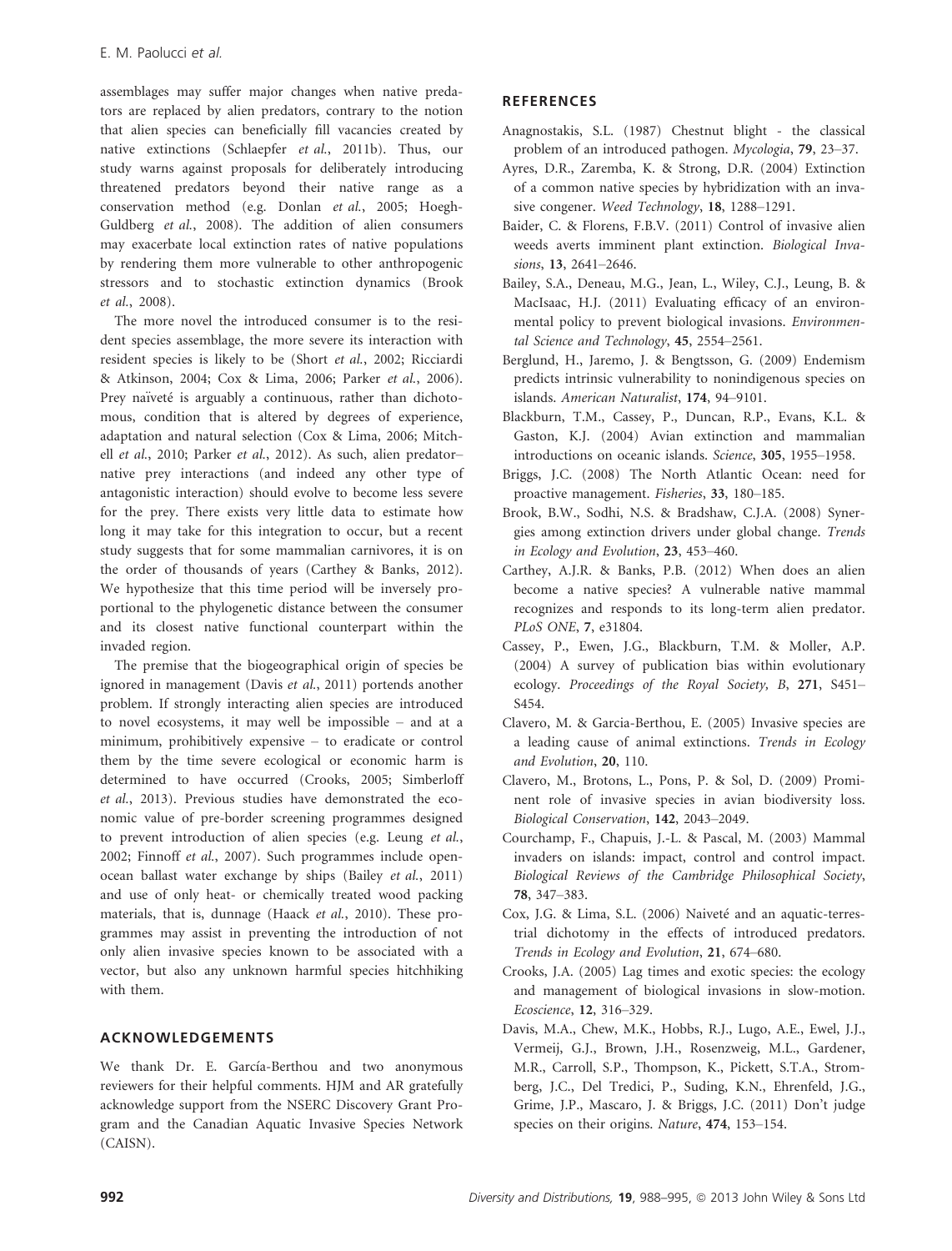- Desurmont, G.A., Donoghue, M.J., Clement, W.L. & Agrawal, A.A. (2011) Evolutionary history predicts plant defense against an invasive pest. Proceedings of the National Academy of Sciences, 108, 7070–7074.
- Didham, R.K., Tylianakis, J.M., Hutchison, M.A., Ewers, R.M. & Gemmell, N.J. (2005) Are invasive species the drivers of ecological change? Trends in Ecology and Evolution, 20, 470–474.
- Donlan, J., Berger, J., Bock, C.E., Bock, J.H., Burney, D.A., Estes, J.A., Foreman, D., Martin, P.S., Roemer, G.W., Smith, F.A., Soule, M.E. & Greene, H.W. (2005) Re-wilding North America. Nature, 436, 913–914.
- Dorcas, M.E., Willson, J.D., Reed, R.N., Snow, R.W., Rochford, M.R., Miller, M.A., Meshaka, W.E., Andreadis, P.T., Mazzotti, F.J., Romagosa, C.M. & Hart, K.M. (2012) Severe mammal declines coincide with proiferation of Burmese pythons in Everglades National Park. Proceedings of the National Academy of Sciences, 109, 2418–2422.
- Ebenhard, T. (1988) Introduced birds and mammals and their ecological effects. Swedish Wildlife Research (Viltrevy), 13, 1–107.
- Elton, C.S. (1958) The ecology of invasions by animals and plants. Methuen, London.
- Englund, G., Sarnelle, O. & Cooper, S.D. (1999) The importance of data-selection criteria: meta-analyses of stream predation experiments. Ecology, 80, 1132–1141.
- Finnoff, D., Shogren, J.F., Leung, B. & Lodge, D. (2007) Take a risk: preferring prevention over control of biological invaders. Ecological Economics, 62, 216–222.
- Fritts, T.H. & Rodda, G.H. (1998) The role of introduced species in the degradation of island ecosystems: a case history of Guam. Annual Review of Ecology and Systematics, 29, 113–140.
- Gillespie, R.G. (1999) Naiveté and novel perturbations: conservation of native spiders on an oceanic island system. Journal of Insect Conservation, 3, 263–272.
- Goodenough, A.E. (2010) Are the ecological impacts of alien species misrepresented? A review of the "native good, alien bad" philosophy. Community Ecology, 11, 13–21.
- Gurevitch, J. & Hedges, L.V. (1999) Statistical issues in ecological meta-analyses. Ecology, 80, 1142–1149.
- Gurevitch, J. & Padilla, D.K. (2004) Are invasive species a major cause of extinctions? Trends in Ecology and Evolution, 19, 470–474.
- Haack, R.A., Herard, F., Sun, J. & Turgeon, J.J. (2010) Managing invasive populations of Asian longhorned beetle and citrus longhorned beetle: a worldwide perspective. Annual Review of Entomology, 55, 521–546.
- Hermoso, V., Clavero, M., Blanco-Garrido, F. & Prenda, J. (2011) Invasive species and habitat degradation in Iberian streams: an analysis of their role in freshwater fish diversity loss. Ecological Applications, 21, 175–188.
- Hoegh-Guldberg, O., Hughes, L., McIntyre, S., Lindenmayer, D.B., Parmesan, C., Possingham, H.P. & Thomas, C.D. (2008) Assisted colonization and rapid climate change. Science, 321, 345–346.
- Hulme, P.E., Pysek, P., Jarosik, V., Pergl, J., Schaffner, U. & Vila, M. (2013) Bias and error in understanding plant invasion impacts. Trends in Ecology and Evolution, in press. DOI: 10.1016/j.tree.2012.10.010
- Kats, L.B. & Ferrer, R.P. (2003) Alien predators and amphibian declines: review of two decades of science and the transition to conservation. Diversity and Distributions, 9, 99–110.
- Koricheva, J. (2003) Non-significant results in ecology: a burden or a blessing in disguise? Oikos, 102, 397–401.
- Kovalenko, K.E., Dibble, E.D., Agostinho, A.A. & Pelicice, F.M. (2010) Recognition of non-native peacock bass, Cichla kelberi by native prey: testing the naiveté hypothesis. Biological Invasions, 12, 3071–3080.
- Lajeunesse, M.J. & Forbes, M.R. (2003) Variable reporting and quantitative reviews: a comparison of three metaanalytical techniques. Ecology Letters, 6, 448–454.
- Leung, B., Lodge, D.M., Finnoff, D., Shogren, J.F., Lewis, M.A. & Lamberti, G. (2002) An ounce of prevention or a pound of cure: bioeconomic risk analysis of invasive species. Proceedings of the Royal Society, B, 269, 2407–2413.
- Light, T. & Marchetti, M.P. (2007) Distinguishing between invasions and habitat changes as drivers of diversity loss among California's freshwater fishes. Conservation Biology, 21, 434–446.
- Mack, R.N., Simberloff, D., Lonsdale, W.M., Evans, H., Clout, M. & Bazzaz, F.A. (2000) Biotic invasions: causes, epidemiology, global consequences, and control. Ecological Applications, 10, 689–710.
- Martin, S.J. (2001) The role of Varroa and viral pathogens in the collapse of honeybee colonies: a modelling approach. Journal of Applied Ecology, 38, 1082–1093.
- Medina, F.M., Bonnaud, E., Vidal, E., Tershy, B.R., Zavaleta, E.S., Donlan, C.J., Keitt, B.S., Le Corre, M., Horwath, S.V. & Nogales, M. (2011) A global review of the impacts of invasive cats on island endangered vertebrates. Global Change Biology, 17, 3503–3510.
- Mitchell, C.E., Blumenthal, D., Jarosik, V., Puckett, E.E. & Pysek, P. (2010) Controls on pathogen species richness in plants' introduced and native ranges: roles of residence time, range size and host traits. Ecology Letters, 12, 1525–1535.
- Morrison, W.E. & Hay, M.E. (2011) Herbivore preference for native vs. exotic plants: generalist herbivores from multiple continents prefer exotic plants that are evolutionarily naϊve. PLoS ONE, 6, e17227.
- Parker, I.M., Simberloff, D., Lonsdale, W.M., Goodell, K., Wonham, M., Kareiva, P.M., Williamson, M.H., Von Holle, B., Moyle, P.B., Byers, J.E. & Goldwasser, L. (1999) Impact: toward a framework for understanding the ecological effects of invaders. Biological Invasions, 1, 3–19.
- Parker, J.D., Burkepile, D.E. & Hay, M.E. (2006) Opposing effects of native and exotic herbivores on plant invasions. Science, 311, 1459–1461.
- Parker, J.D., Burkepile, D.E., Lajeunesse, M.J. & Lind, E.M. (2012) Phylogenetic isolation increases plant success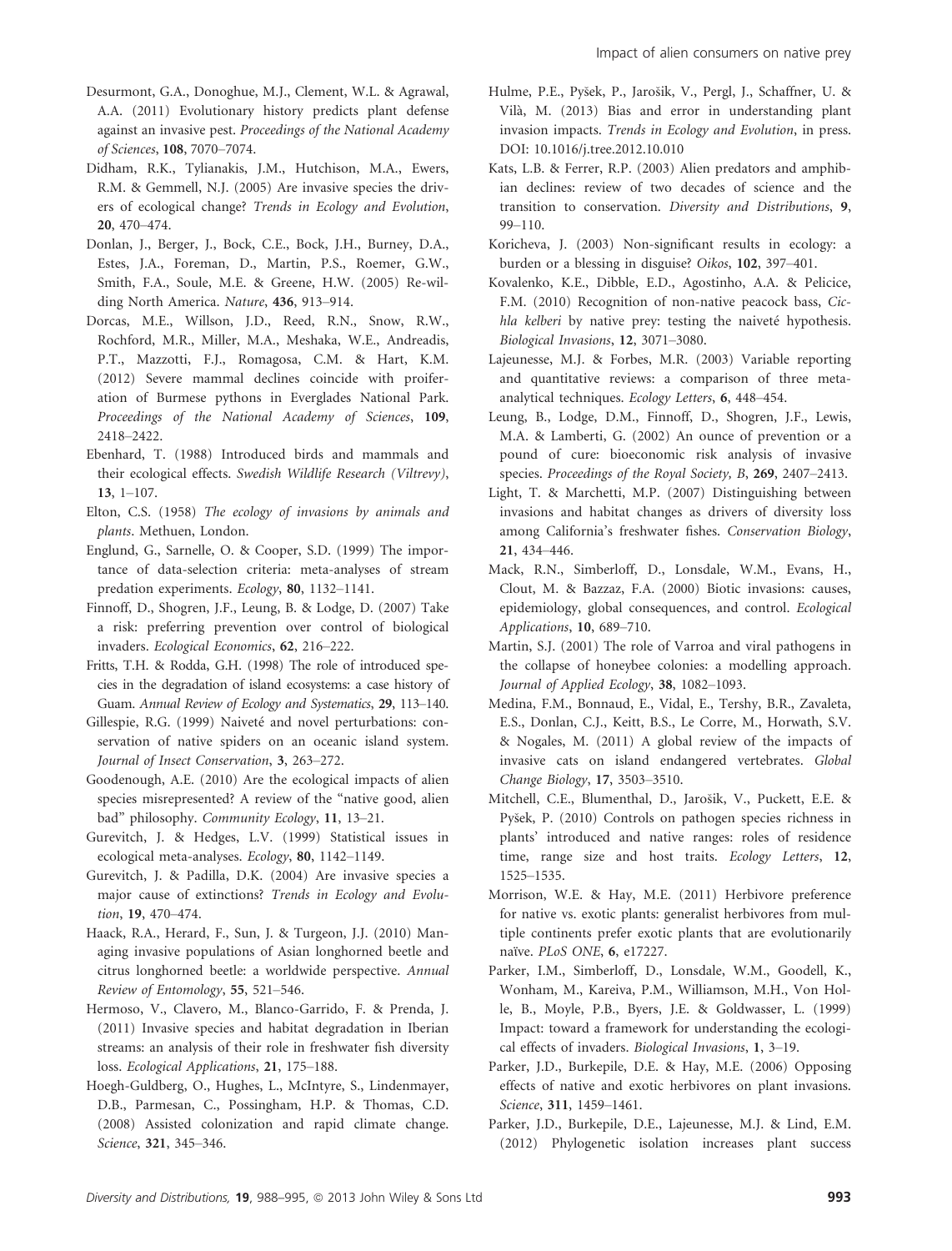despite increasing susceptibility to generalist herbivores. Diversity and Distributions, 18, 1–9.

- Polo-Cavia, N., Gonzalo, A., López, P. & Martín, J. (2010) Predator recognition of native but not invasive turtle predators by naïve anuran tadpoles. Animal Behaviour, 80, 461-466.
- Ricciardi, A. (2004) Assessing species invasions as a cause of extinction. Trends in Ecology and Evolution, 19, 619.
- Ricciardi, A. (2007) Are modern biological invasions an unprecedented form of global change? Conservation Biology, 21, 329–336.
- Ricciardi, A. & Atkinson, S.K. (2004) Distinctiveness magnifies the impact of biological invaders in aquatic ecosystems. Ecology Letters, 7, 781–784.
- Ricciardi, A. & Kipp, R. (2008) Predicting the number of ecologically harmful exotic species in an aquatic system. Diversity and Distributions, 14, 374–380.
- Ricciardi, A. & MacIsaac, H.J. (2000) Recent mass invasion of the North American Great Lakes by Ponto-Caspian species. Trends in Ecology and Evolution, 15, 62–65.
- Ricciardi, A. & MacIsaac, H.J. (2011) Impacts of biological invasions on freshwater ecosystems. Fifty years of invasion ecology: the legacy of Charles Elton (ed. by D.M. Richardson), pp. 211–224. Wiley-Blackwell, Oxford.
- Ricciardi, A. & Rasmussen, J.B. (1999) Extinction rates of North American freshwater fauna. Conservation Biology, 13, 1220–1222.
- Ricciardi, A. & Simberloff, D. (2009) Assisted colonization is not a viable conservation strategy. Trends in Ecology and Evolution, 24, 248–253.
- Ricciardi, A., Neves, R.J. & Rasmussen, J.B. (1998) Impending extinctions of North American freshwater mussels (Unionoida) following the zebra mussel (Dreissena polymorpha) invasion. Journal of Animal Ecology, 67, 613-619.
- Salo, P., Korpimaki, E., Banks, P.B., Nordstrom, M. & Dickman, C.R. (2007) Alien predators are more dangerous than native predators to prey populations. Proceedings of the Royal Society, B, 274, 1237–1243.
- Schlaepfer, M.A., Pascal, M. & Davis, M.A. (2011a) How might science misdirect policy? Insights into the threats and consequences of invasive species. Journal Fur Verbraucherschutz Und Lebensmittelsicherheit-Journal of Consumer Protection and Food Safety, 6, 27–31.
- Schlaepfer, M.A., Sax, D.F. & Olden, J.D. (2011b) The potential conservation value of non-native species. Conservation Biology, 25, 428–437.
- Schwartz, M.W., Hellman, J.J., McLachlan, J.M. et al. (2012) Managed relocation: integrating the scientific, regulatory, and ethical challenges. BioScience, 62, 732–743.
- Short, J., Kinnear, J.E. & Robley, A. (2002) Surplus killing by introduced predators in Australia - evidence for ineffective anti-predator adaptations in native prey species? Biological Conservation, 103, 283–301.
- Sih, A., Bolnick, D.I., Luttbeg, B., Orrock, J.L., Peacor, S.D., Pintor, L.M., Preisser, E., Rehage, J.S. & Vonesh, J.R. (2010) Predator-prey naïveté, antipredator behavior, and the ecology of predator invasions. Oikos, 119, 610–621.
- Simberloff, D. (1995) Why do introduced species appear to devastate islands more than mainland areas? Pacific Science, 49, 87–97.
- Simberloff, D., Souza, L., Nuñez, M.A., Barrios-Garcia, M.N. & Bunn, W. (2012) The natives are restless, but not often and mostly when disturbed. Ecology, 93, 598–607.
- Simberloff, D., Martin, J.-L., Genovesi, P., Maris, V., Wardle, D.A., Aronson, J., Courcamp, F., Galil, B., García-Berthou, E., Pascal, M., Pysek, P., Sousa, R., Tabacchi, E. & Vila, M. (2013) Impacts of biological invasions: what's what and the way forward. Trends in Ecology and Evolution, 28, 58–66.
- Spear, D. & Chown, S.L. (2009) Non-indigenous ungulates as a threat to biodiversity. Journal of Zoology, 279, 1–17.
- Spencer, C.N., McClelland, B.R. & Stanford, J.A. (1991) Shrimp stocking, salmon collapse, and eagle displacement. BioScience, 41, 14–21.
- Tompkins, D.M., White, A.R. & Boots, M. (2003) Ecological replacement of native red squirrels by invasive greys driven by disease. Ecology Letters, 6, 189–196.
- Verhoeven, K.J.F., Biere, A., Harvey, J.A. & van der Putten, W.H. (2009) Plant invaders and their novel natural enemies: who is naive? Ecology Letters, 12, 107–117.
- Witte, F., Goldschmidt, T., Wanink, J., Vanoijen, M., Goudswaard, K., Wittemaas, E. & Bouton, N. (1992) The destruction of an endemic species flock - quantitative data on the decline of the Haplochromine cichlids of lake Victoria. Environmental Biology of Fishes, 34, 1–28.
- Wyatt, K.B., Campos, P.F., Gilbert, M.T.P., Kolokotronis, S.- O., Hynes, W.H., DeSalle, R., Ball, S.J., Daszak, P., Mac-Phee, R.D.E. & Greenwood, A.D. (2008) Historical mammal extinction on Christmas Island (Indian Ocean) correlates with introduced infectious disease. PLoS ONE, 3, e3602.

# SUPPORTING INFORMATION

Additional Supporting Information may be found in the online version of this article:

Appendix S1 Data and impact ratios of prey population abundance (biomass or numerical density) in the presence  $(X_{+pred})$  and absence  $(X_{-pred})$  of a consumer for the 62 studies used in this meta-analysis.

Appendix S2 List of references.

# **BIOSKETCHES**

**Esteban M. Paolucci** is a postdoctoral fellow in ecology of aquatic invasive species at the Great Lakes Institute for Environmental Research, University of Windsor. He specializes in invasive species in South America and ballast water treatment systems on board of commercials vessels.

Hugh J. MacIsaac is a professor in the Great Lakes Institute for Environmental Research, University of